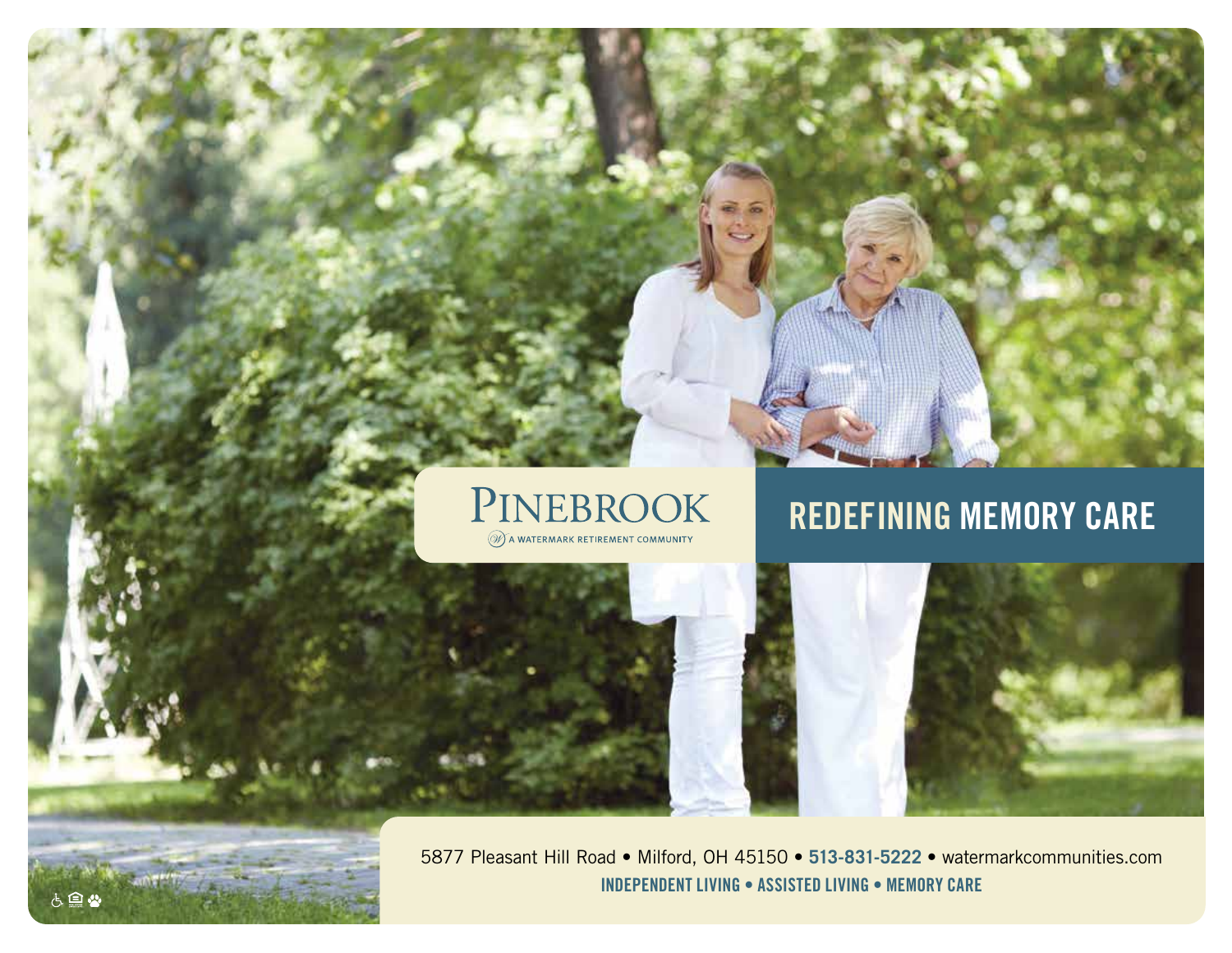## **CREATING EXTRAORDINARY AND INNOVATIVE COMMUNITIES WHERE PEOPLE THRIVE**

#### **OUR VISION**

Watermark's Thrive Memory Care program is based on more than 30 years of experience delivering outstanding care and innovative programming in an encouraging, residential environment. Every resident brings a unique life experience to our community, and we incorporate their personal background, preferences and needs into the daily fabric of our program. We challenge traditional assumptions about what is possible, and we always focus on what residents *can* do, never what they cannot.

#### **THRIVE MEMORY CARE:**

Dementia Awareness Experience Nurturing Environment Dining for the Soul Gourmet Bites Cuisine Engaging Programming Specialized Training and Certification (National Council of Certified Dementia Practitioners) Extraordinary Outings *Naya* Caregivers Pantry Program Thriving Through Music Watermark University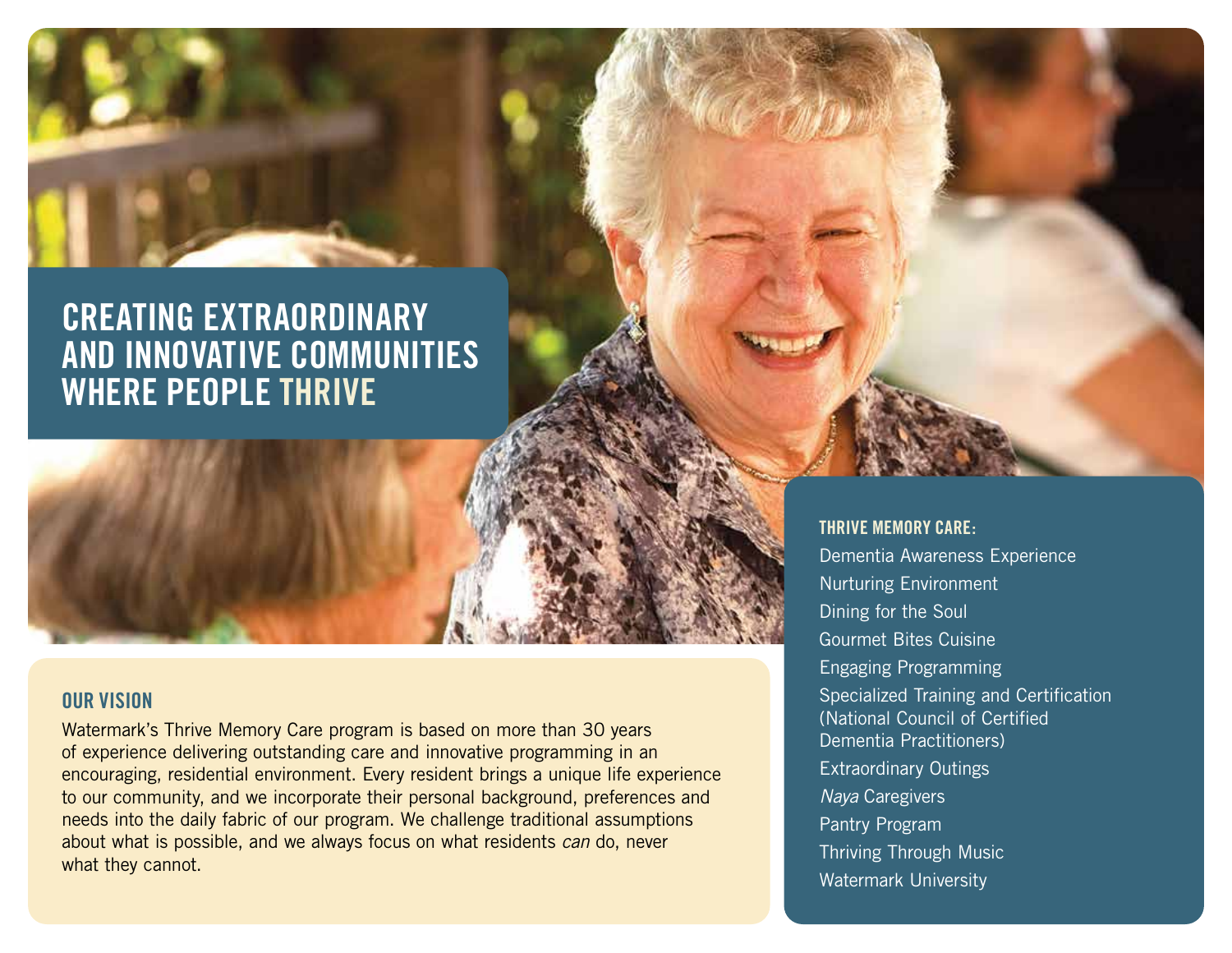

#### **NURTURING ENVIRONMENT**

We create "like home" Memory Care neighborhoods that are comfortable and familiar. Our residents are surrounded by wonderful aromas from delicious meals, music, laughter, family, fresh flowers, natural light, children, pets, the changing of the seasons and reminders of things to look forward to today, tomorrow and beyond. We fill the days with favorite pastimes and make sure to create plenty of meaningful moments.

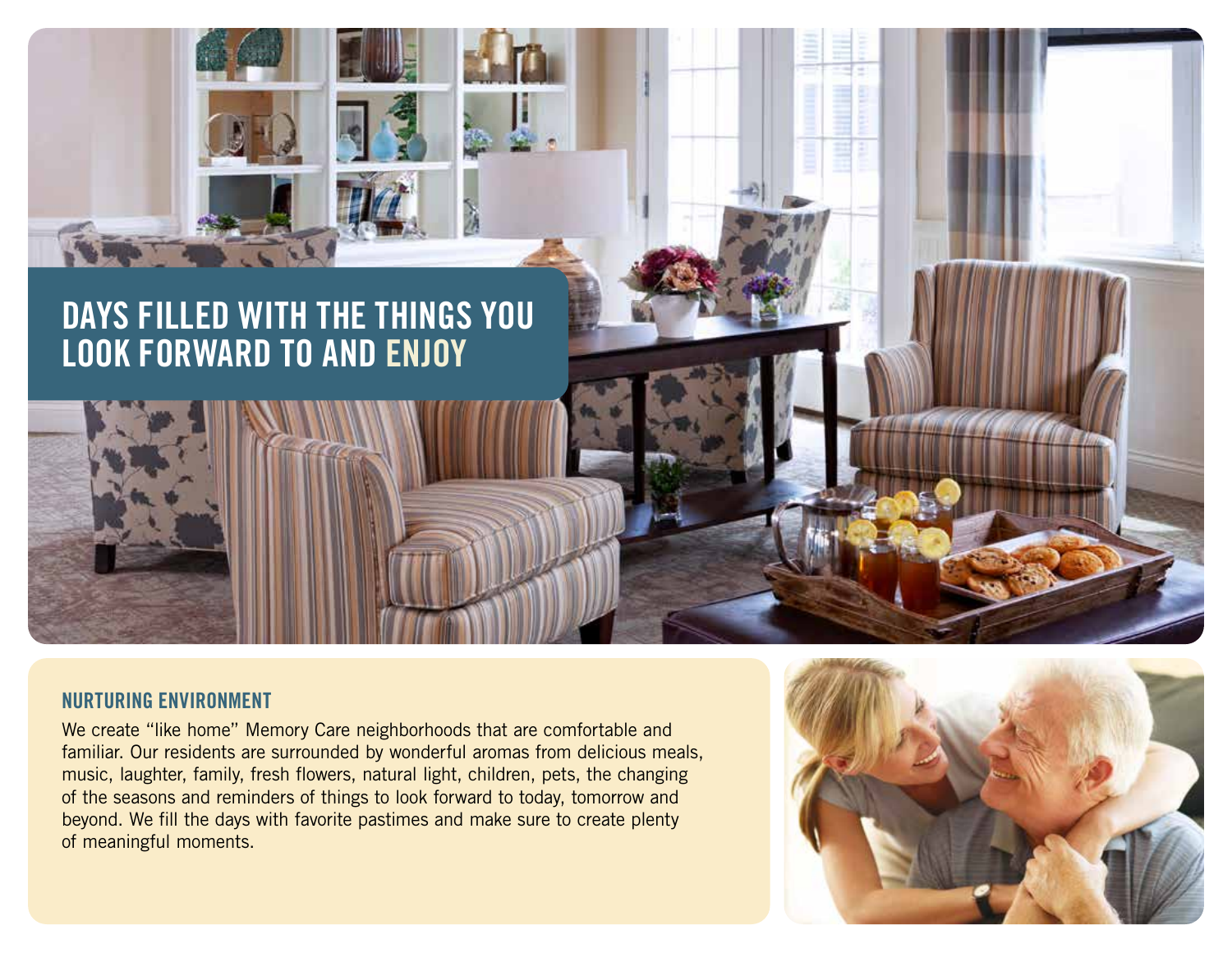

#### **DINING FOR THE SOUL**

Beyond nutritious and delicious, meals are times to gather, connect and enjoy life's simple pleasures. Old favorites and interesting new delights are always on the menu, and we encourage residents and family members to share their treasured recipes. Our Gourmet Bites Cuisine signature program provides independence, dignity and accessibility to flavorful, nutritious and favorite foods by transforming traditional menu items into visually pleasing, easily handled bite-size portions to make meal times even more enjoyable. Our Pantry Program provides residents with personal space to store favorite items such as tea and scones, mint Milano cookies, tomato bisque and saltine crackers, so flavors that provide comfort and joy are always close at hand.

![](_page_3_Picture_3.jpeg)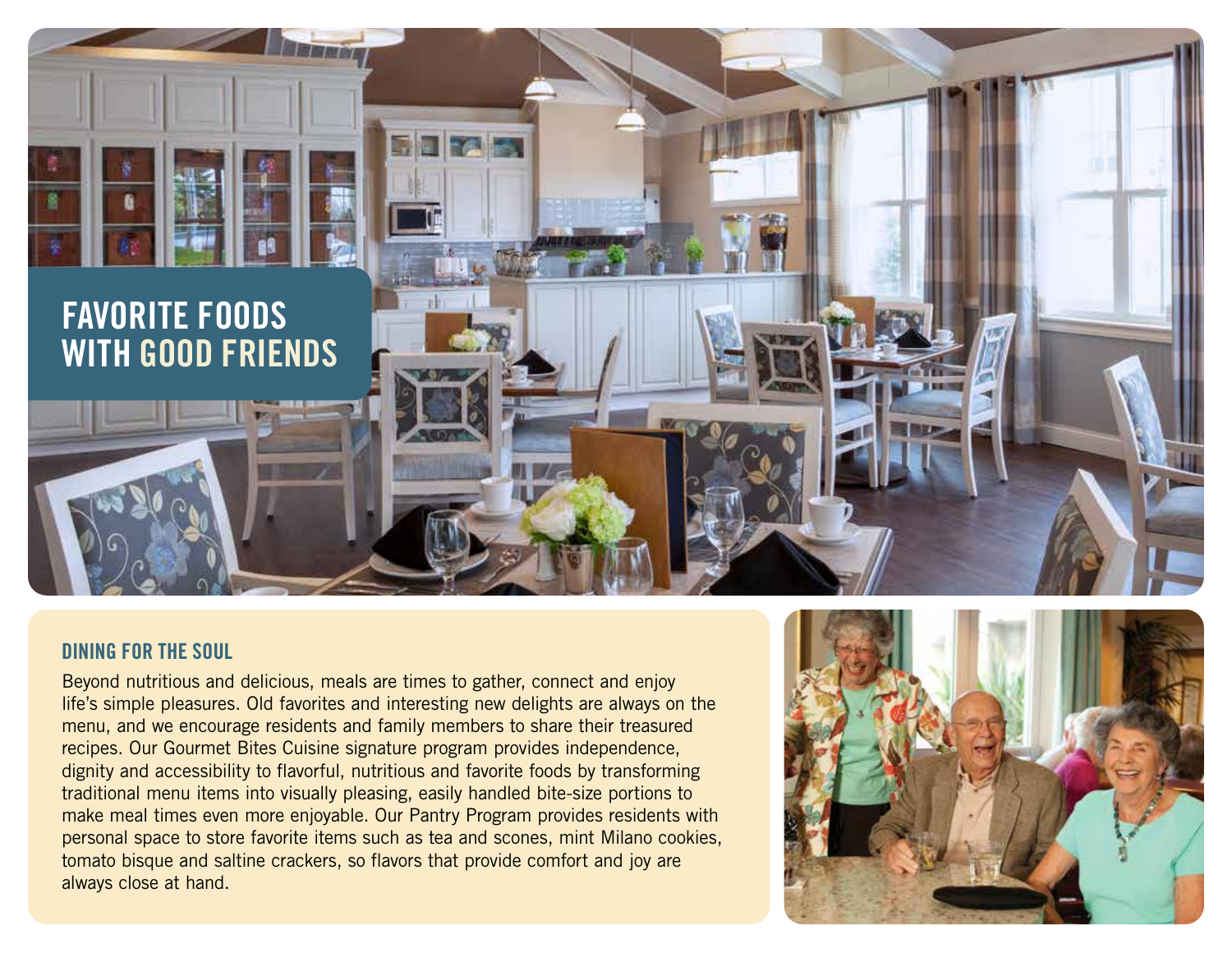![](_page_4_Picture_0.jpeg)

#### **ENGAGING PROGRAMMING**

**EXPRESSIVE ARTS:** We use music, art and movement to tap into all forms of creativity for an alternative form of communication beyond words.

**PHYSICAL WELLNESS:** From traditional fitness classes to innovative offerings such as *Tai Chi, Sit and Dance, Chair Yoga* and *Armchair Fitness*, our physical fitness programs are tailored to individuals' abilities, preferences and needs.

**LIFE HISTORIES:** We recognize that everyone brings a unique life experience to our community. By using past occupations, preferred hobbies and treasured talents, we create opportunities for meaningful connections, along with feelings of true accomplishment, purpose and joy.

**WATERMARK UNIVERSITY:** Residents, associates, family members and local experts share their interests to ensure we always have opportunities to learn, grow and connect with each other in meaningful ways. We feature dozens of classes, with something for everyone, including *The Writer's Circle, Conversational Spanish, Music and Movement, Painting with Watercolors* and *Facebook for Seniors*, to name a few.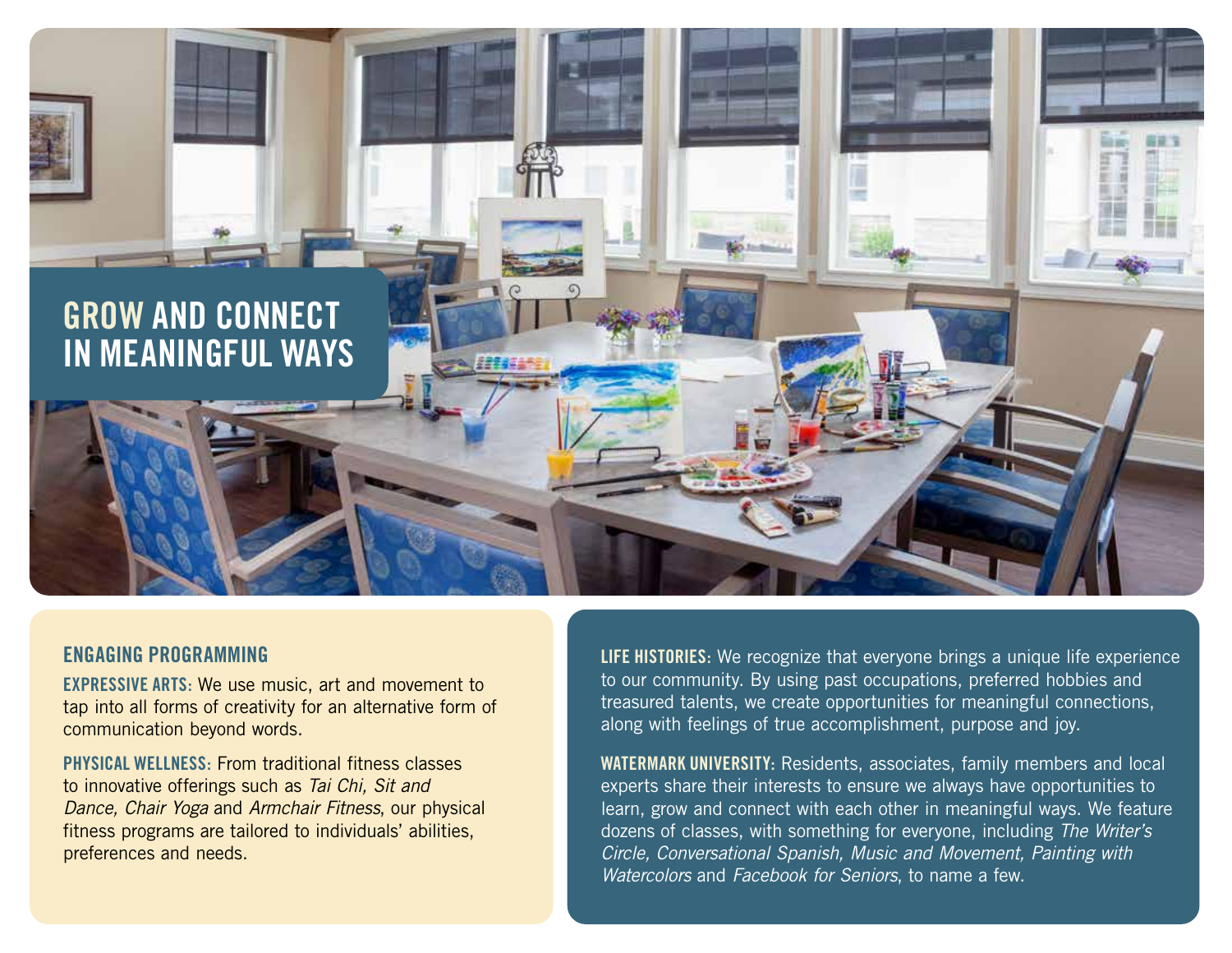![](_page_5_Picture_0.jpeg)

### **MEET THE NAYAS**

We believe the art of caregiving goes beyond the traditional title, so we call our caregivers *Nayas,* a word originating from the ancient language of Sanskrit. A Naya is a guide, person of wisdom and a leader who is engaged in the present moment. Specially trained and certified Nayas communicate through validation rather than correction to show understanding and support. Nayas know that behaviors are a response to an unmet need. From this thoughtful foundation, we cultivate a sense of well-being and connection.

We partner with the National Council of Certified Dementia Practitioners to train our Nayas how to incorporate residents in the rhythms of daily living. Together, they work side by side cooking, cleaning, preparing and serving homestyle meals, and doing anything else that evokes a sense of joy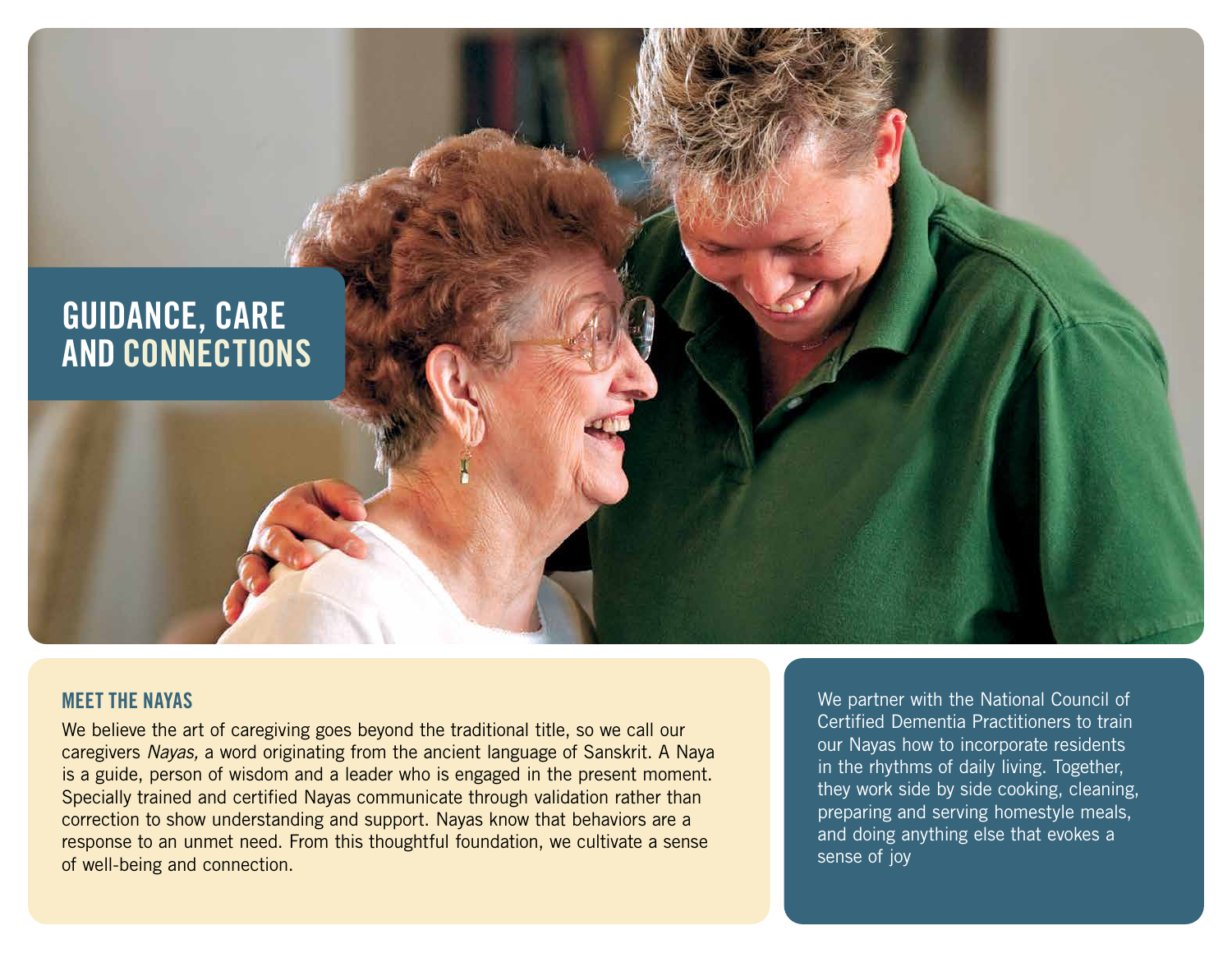![](_page_6_Picture_0.jpeg)

### **EXTRAORDINARY OUTINGS**

Our group trips shatter the expectations of what's possible for residents in a retirement community. Our residents, associates, families and volunteers work together to plan safe, adapted outings to ensure our residents thrive and have meaningful experiences. Recent outings from Watermark communities nationwide include fishing trips, day visit to local ice cream parlor, riverboat cruise down the Ohio River, going to see the Cincinnati Reds at the ballpark and so much more.

![](_page_6_Picture_3.jpeg)